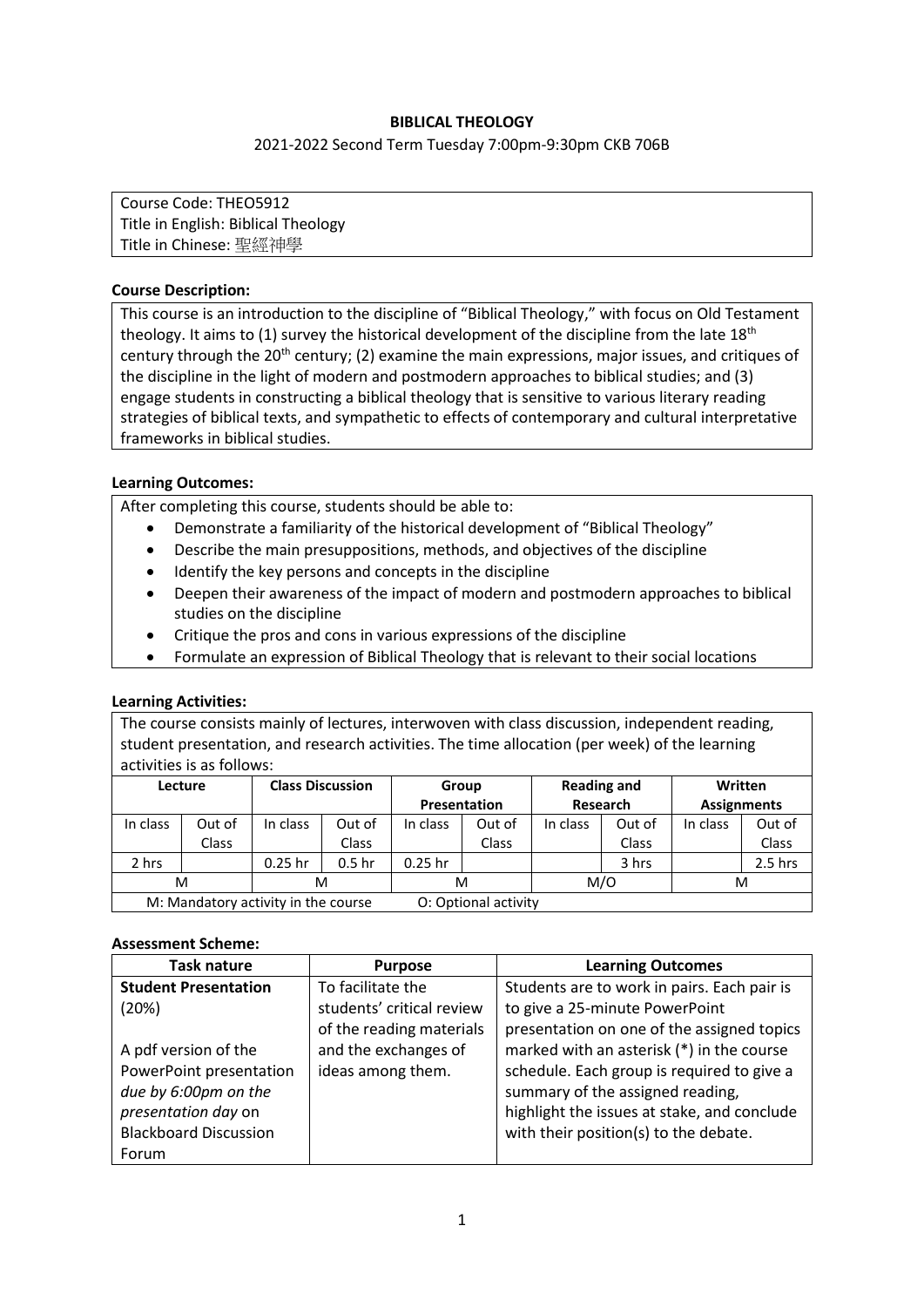| <b>Task nature</b>              | <b>Purpose</b>                                                   | <b>Learning Outcomes</b>        |
|---------------------------------|------------------------------------------------------------------|---------------------------------|
| <b>Blackboard Reflection</b>    | 1. To facilitate the students to                                 | Write 6 reflection posts each   |
| <b>Posts</b>                    | critically synthesize and analyze                                | of 400-800 words (English) or   |
| (30%; @5%)                      | the reading materials and to                                     | 480-960 words (Chinese) and     |
|                                 | engage the content reflectively.                                 | engage the course reading       |
| Each reflection post due        | 2. To summarize and compare the                                  | materials on each assigned      |
| at 10:00pm on the day           | scholars' different views and                                    | topic marked with a pound (#)   |
| prior to the corresponding      | main arguments.                                                  | in the course schedule.         |
| lecture on Blackboard           | To analyze their strengths and<br>3.                             |                                 |
| Discussion Forum.               | weaknesses.                                                      |                                 |
|                                 | 4. To engage the readings by                                     |                                 |
|                                 | relating them to the student's                                   |                                 |
|                                 | contemporary contexts. What                                      |                                 |
|                                 | are questions raised that are                                    |                                 |
|                                 | relevant to your situation? What                                 |                                 |
|                                 | are the challenges posed to your                                 |                                 |
|                                 | faith or preconceived notions?                                   |                                 |
|                                 | How do you reposition yourself?                                  |                                 |
| <b>Class Participation</b>      | To encourage learning<br>1.                                      | Students are required to        |
| (10%)                           | collaboration and exchanges of                                   | participate in the class        |
|                                 | ideas among the students, both                                   | discussion and the online       |
| <b>Blackboard Discussion on</b> | in class and through Blackboard's                                | discussion forum by posting     |
| each topic closes at            | discussion forum.                                                | their questions, critiques, and |
| 6:59pm on the day of the        | To consolidate the students'<br>2.                               | opinions on the methods and     |
| corresponding lecture.          | understanding of the reading                                     | the exegetical papers posted    |
|                                 | materials.                                                       | by their classmates.            |
|                                 | 3. To develop critical attitude<br>toward the reading materials. |                                 |
|                                 | 4. To deepen students' awareness                                 |                                 |
|                                 | of how their own social locations                                |                                 |
|                                 | and presuppositions may affect                                   |                                 |
|                                 | the process of theologizing.                                     |                                 |
| <b>Term Paper</b>               | 1. To evaluate the students' ability                             | Write a term-paper proposal     |
| (40%)                           | to critically engage current                                     | that includes                   |
|                                 | scholarship in Biblical Theology.                                | A tentative title<br>1.         |
| Term paper proposal due         | 2. To analyze and critique different                             | 2. An abstract of about 400     |
| on Apr 12 (Tu) on               | models of doing Biblical                                         | words, with a tentative         |
| Blackboard.                     | Theology.                                                        | thesis statement                |
|                                 | To apply a current method in<br>3.                               | 3. A tentative outline          |
| Term Paper due on May 3         | doing Biblical Theology or in their                              | 4. A preliminary bibliography   |
| (Tu) on Blackboard and          | exegesis of a biblical text from a                               | Submit a term paper of          |
| VeriGuide.                      | theological perspective.                                         | 4000-5000 words in English      |
|                                 |                                                                  | or 4800-6000 words in           |
|                                 |                                                                  | Chinese on one of the           |
|                                 |                                                                  | following topics:               |
|                                 |                                                                  | 1. A critique of a model of     |
|                                 |                                                                  | doing Biblical Theology.        |
|                                 |                                                                  | 2. An exegesis of a biblical    |
|                                 |                                                                  | text or an exposition of a      |
|                                 |                                                                  | biblical theme from a           |
|                                 |                                                                  | theological and reader-         |
|                                 |                                                                  | contextual perspective.         |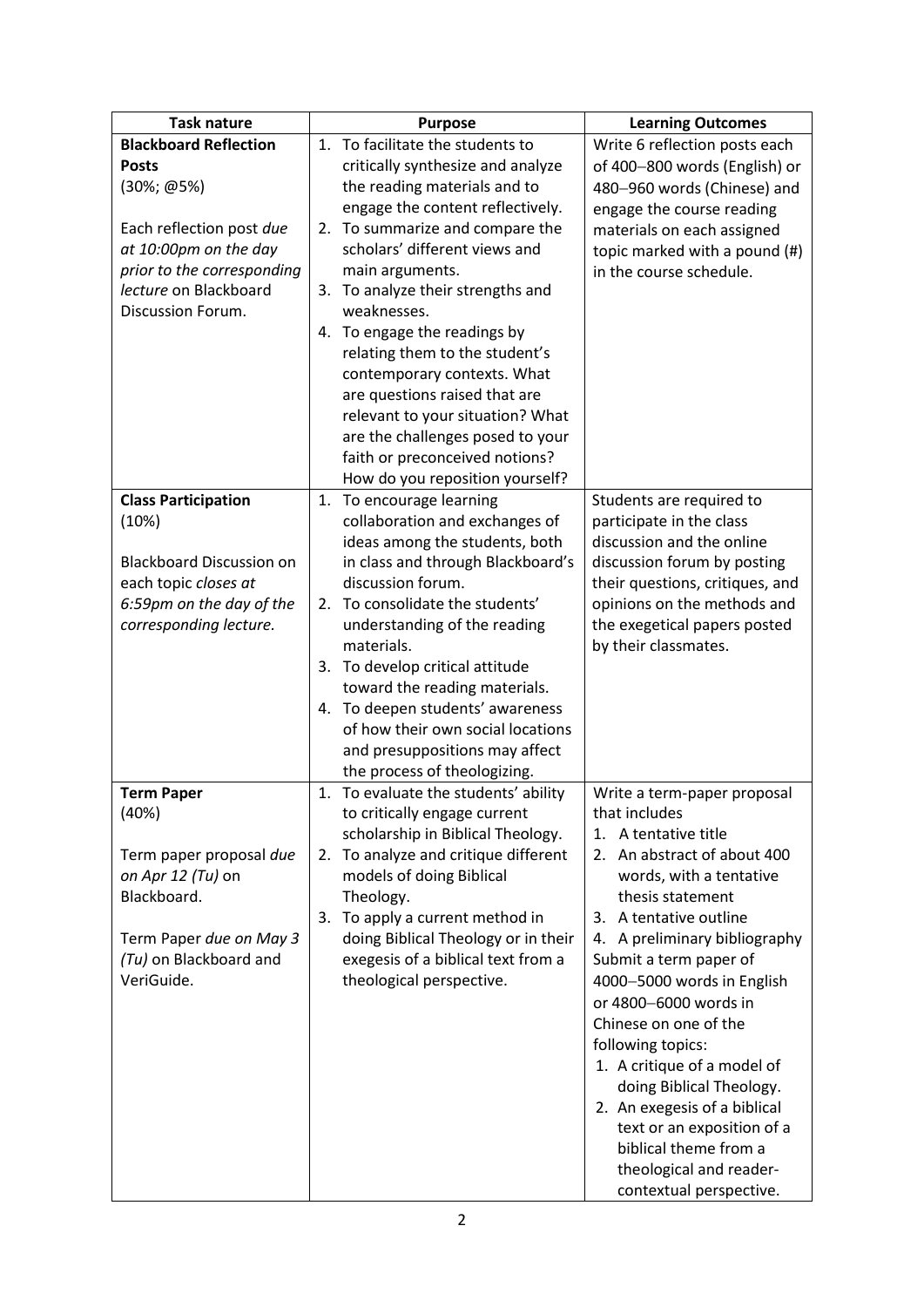## **Recommended Learning Resources:**

# **Textbooks (required):**

- Barr, James. 1999. *The Concept of Biblical Theology: An Old Testament Perspective.* Minneapolis: Fortress. [CC BS1192.5.B373 1999]
- Brueggemann, Walter. 1997. *Theology of the Old Testament: Testimony, Dispute, Advocacy*. Minneapolis: Fortress. [CC BS1192.5 B80 1997]
- Lemche, Niels Peter. 2008. *The Old Testament between Theology and History: A Critical Survey*. Louisville, KY: Westminster John Knox. [CC BS1171.3 .L46 2008]

## **Books:**

- Collins, John J. 2005. *Encounters with Biblical Theology*. Minneapolis: Fortress. [CC BS543 .C58 2005]
- Frei, Hans. 1974. *The Eclipse of Biblical Narrative: A Study of Eighteenth and Nineteenth Century Hermeneutics*. New Haven: Yale University Press. [CC BS500.F73]
- Gnuse, Robert Karl. 1997. *No Other Gods: Emergent Monotheism in Israel*. JSOTSup 241. Sheffield, England: Sheffield Academic Press. [CC BS1192.6 G68 1997]
- Gorman, Frank H. 1990. *The Ideology of Ritual: Space, Time, and Status in the Priestly Theology.* JSOTsupp 91. Sheffield, England: Sheffield Academic Press. [CC BL600 .G67]
- Kwok, Pui-lan. 1995. *Discovering the Bible in the Non-Biblical World.* The Bible & Liberation Series. Maryknoll, NY: Orbis. [CC BS521.4 K95 1995]
- Muffs, Yochanan. 2005. *The Personhood of God: Biblical Theology, Human Faith and Divine Image*. Woodstock, VT: Jewish Lights. [CC BS1192.6 .M84 2005]
- Patrick, Dale. 1999. *The Rhetoric of Revelation in the Hebrew Bible*. Minneapolis: Fortress. [CC BS1199.R5 P37 1999]
- Perdue, Leo G. 1994. *The Collapse of History: Reconstructing Old Testament Theology*. Minneapolis: Fortress. [CC BS1192.5.P47 1994]
- Perdue, Leo G. 2005. *Reconstructing Old Testament Theology: After the Collapse of History*. Minneapolis: Fortress. [CC BS1192.5.P47 1994]
- Schmid, Konrad. *Is There Theology in the Hebrew Bible?* Critical Studies in the Hebrew Bible 4. Translated by Peter Altmann. Winona Lake, IN: Eisenbrauns, 2015. [Online]
- Smith-Christopher, Daniel L. 2002. *A Biblical Theology of Exile.* Minneapolis: Fortress. [CC BS1199.B3 S55 2002]

# **Collection of Essays:**

Ollenburger, Ben C., ed. 2004. *Old Testament Theology: Flowering and Future*. Winona Lake, IN: Eisenbrauns. [Online]

# **Essays and Articles:**

- Alt, Albrecht. 1989a. "The Gods of the Fathers." In *Essays on Old Testament History and Religion*, 1–77. Sheffield: JSOT Press. [CC BS1188.A433]
- Alt, Albrecht. 1989b. "The Origins of Israelite Law." In *Essays on Old Testament History and Religion*, 79–132. Sheffield: JSOT Press. [CC BS1188.A433]
- Brueggemann, Walter. 2015. "Futures in Old Testament Theology: Dialogic Engagement." *Horizons in Biblical Theology* 37: 32–49. [Online]
- Emmert, Kevin P. 2014. "Seeing Too Much Jesus in the Bible: Why a Seminary is Sending an Old Testament Scholar into Early Retirement." *Christianity Today* 58, no.7: 23.
- Gerstenberger, Erhard S. 2005a. "Pluralism in Theology? An Old Testament Inquiry, Part I: Sojourners We Are: Social Rootings of Biblical Witnesses." *Scriptura: International Journal of Bible, Religion and Theology in Southern Africa* 88: 64–72. [Online]
- Gerstenberger, Erhard S. 2005b. "Pluralism in Theology? An Old Testament Inquiry, Part II: That All May Become One: Global Responsibility in Christian Thinking." *Scriptura: International Journal of Bible, Religion and Theology in Southern Africa* 88: 73–84. [Online]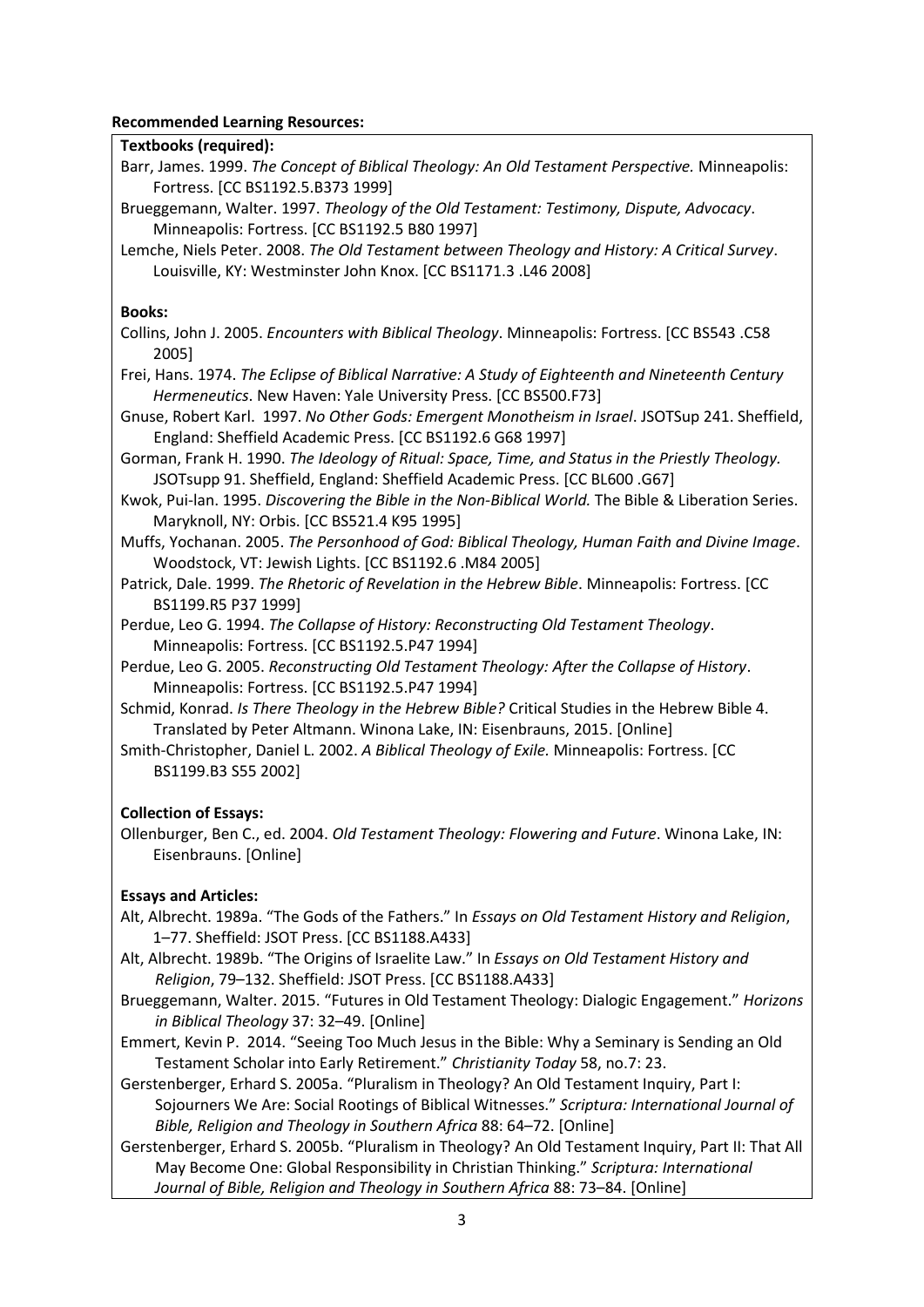Gnuse, Robert Karl. 2002. "A Process Theological Interpretation of the Primeval History in Genesis 2–11." *Horizons* 29, no.1: 23–41. [Online]

Levenson, Jon Douglas. 1993. "The Hebrew Bible, the Old Testament, and Historical Criticism." In *The Hebrew Bible, the Old Testament, and Historical Criticism*, 1–32. Louisville, KY: Westminster/John Knox. [CC BS476.L48 1993]

Mayes, A.D.H. 1999. "Deuteronomistic Ideology and the Theology of the Old Testament." *JSOT* 82: 57–82. [Online]

Mtshiselwa, Ndikho, and Lerato Mokoena. 2018. "Human Created God in Their Image? An Anthropomorphic Projectionism in the Old Testament." *HTS Teologiese Studies/Theological Studies* 74, no.1: 5017. http://doi.org/10.4102/hts.v74i1.5017.

Nelson, Richard D. 2009. "The Old Testament and Public Theology." *Currents in Theology and Mission* 36: 85-94. [Online]

O'Connor, K. M. 2016. "Stammering Toward the Unsayable: Old Testament Theology, Trauma Theory, and Genesis." *Interpretation: A Journal of Bible and Theology* 70: 301–313. [Online]

Ollenburger, Ben C. 1985–86. "What Krister Stendahl "meant"—A Normative Critique of "Descriptive Biblical Theology." *Horizons of Biblical Theology* 7-8: 61–98. [Online]

Ollenburger, Ben C. 2003. "Discoursing Old Testament Theology." *Biblical Interpretation* 11: 618– 628. [Online]

Peter, James. 1970. "Salvation History as a Model for Theological Thought," *Scottish Journal of Theology* 23: 1–12. [Online]

Preus, Christian. 1950. "The Contemporary Relevance of Von Hofmann's Hermeneutical Principles." *Interpretation* 4: 311–321. [CC Periodical BS410 .I6]

Sandys-Wunsch, John, and Laurence Eldredge. 1980. "J. P. Gabler and the Distinction between Biblical and Dogmatic Theology: Translation, Commentary and Discussion of His Originality." *Scottish Journal of Theology* 33: 133–158. [Online]

Schüle, Andreas. 2008. "Theology as Witness: Gerhard von Rad's Contribution to the Study of Old Testament Theology." *Interpretation* 62: 256–267. [Online]

Snyman, S. D. (Fanie). 2014. "Some Thoughts on the Relationship between Old Testament Studies and Systematic Theology." *Verbum et Ecclesia* 35: n.p. [Online]

Stendahl, Krister. 1962. "Biblical Theology, Contemporary." In *Interpreter's Dictionary of the Bible*. Vol. 1 Edited by G. A. Buttrick, 418–432. Nashville: Abingdon, 1962. [CC BS440.I63]

Van Leeuwen, Raymond C. 1992. "Wealth and Poverty: System and Contradiction in Proverbs." *Hebrew Studies* 33: 25–36. [Online]

von Rad, Gerhard. 1996. "The Form-Critical Problem of the Hexateuch." In *The Problem of the Hexateuch and Other Essays*, 68–74*.* New York: McGraw-Hill. [CC BS1188.R313]

# **Supplementary Books:**

Albright, William Foxwell. 1946. *From Stone Age to Christianity: Monotheism and the Historical Process.* Baltimore: Johns Hopkins University Press. [CC BL221 .A47 1957]

Childs, Brevard S. 1970. *Biblical Theology in Crisis.* Philadelphia: Westminster, 1970. [CC BS543.C45]

Fretheim, Terence E. 2005. *God and World in the Old Testament: A Relational Theology of Creation*. Nashville: Abingdon. [CC BS1199.C73 F74 2005]

- Goldingay, J. 1987. *Theological Diversity and the Authority of the Old Testament.* Grand Rapids, MI: Eerdmans. [BS1192.5 .G65]
- Hasel, Gerhard. *Old Testament Theology: Basic Issues in the Current Debate*. 4th edition. Grand Rapids, MI: William B. Eerdmans, 1991. [BS1192.5 .H37 1991]

Martin, Dale B. 2017. *Biblical Truths: The Meaning of Scripture in the Twenty-First Century*. Yale University Press. [Online]

Rendtorff, Rolf. 1994. *Canon and Theology*. Edinburgh: T & T Clark. [CC BS1192.R4313 1994]

von Rad, Gerhard. 1962–65. *Old Testament Theology.* Translated by D. M. G. Stalker. 2 vols. New York: Harper and Row. [CC BS1192.5.R3132]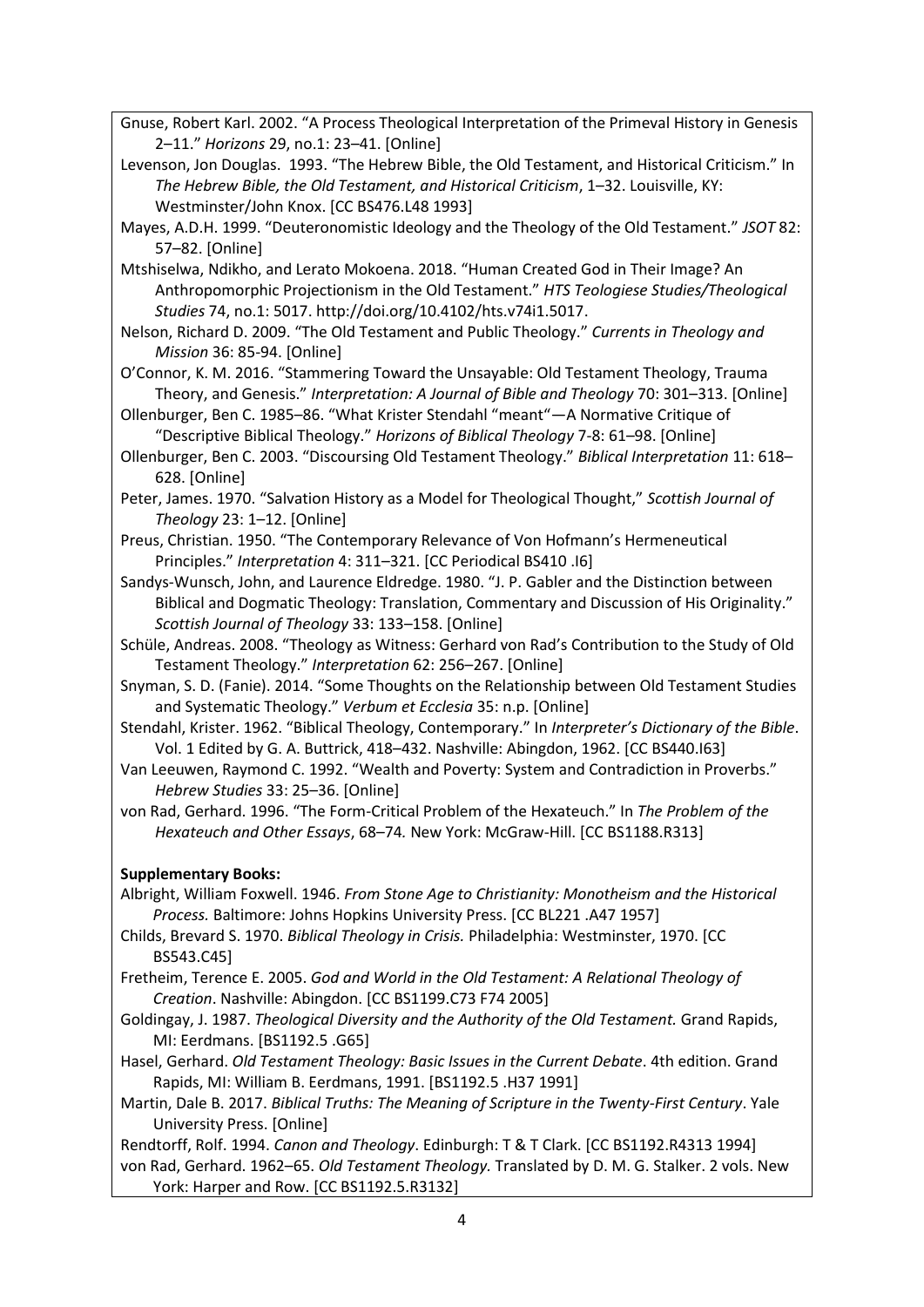Vriezen, Theodorus Christiaan. 1958. *An Outline of Old Testament Theology*. Translated by S. Neuijen. Oxford: Blackwell. [BS1192.5 .V713 1958]

Weems, Renita J. 1995. *Battered Love: Marriage, Sex, and Violence in the Hebrew Prophets*. Minneapolis: Fortress. [CC BS1505.2 .W38 1995]

Wright, N. T. 2013. "Narrative Theology: The Evangelists' Use of the Old Testament as an Implicit Overarching Narrative." Pages 189-200 in *Biblical Interpretation and Method*. Oxford and New York: Oxford University Press. [Online]

| <b>Course Schedule:</b> |
|-------------------------|

| <b>Class</b> | <b>Date</b> | <b>Topic</b>                           | <b>Reading Requirements</b> |
|--------------|-------------|----------------------------------------|-----------------------------|
| Week 1       | Jan 11 (Tu) | 1. Syllabus                            | Barr: 1-26                  |
|              |             | 2. Introduction to "Biblical Theology" |                             |
| Week 2       | Jan 18 (Tu) | <b>Biblical Hermeneutics from the</b>  | Brueggemann 1997: 1-15      |
|              |             | Reformation to the Enlightenment       | Lemche: 31-43               |
|              |             |                                        | <b>Collins: 11-23</b>       |
|              |             | # Blackboard Reflection 1: Respond     |                             |
|              |             | to Collins's "Is a Critical Biblical   |                             |
|              |             | Theology Possible?"                    |                             |
| Week 3       | Jan 25 (Tu) | The Origins of "Biblical Theology"     | Barr: 62-84,172-208         |
|              |             | 1. J. P. Gabler's oration in 1787      |                             |
|              |             | 2. "What It meant" and "What It        | Recommended:                |
|              |             | Means"                                 | Ollenburger 2004: 497-506   |
|              |             | 3. Descriptive vs. normative           | Sandys-Wunsch: 133-158      |
|              |             |                                        | Stendahl 1962: 418-432      |
|              |             | Key Figures: J. P. Gabler; K. Stendahl | Ollenburger 1985-86: 61-98  |
|              |             |                                        | Snyman 2014: 1-7            |
|              |             | # Blackboard Reflection 2: Should      |                             |
|              |             | Biblical Theology be descriptive or    |                             |
|              |             | normative? Any other alternatives?     |                             |
| -----        | Feb 1 (Tu)  | (No Class; Lunar New Year Holiday)     |                             |
| Week 4       | Feb 8 (Tu)  | Historical-Genetic Approach and        | Barr: 100-139, 222-252      |
|              |             | History-of-Religion Approach           |                             |
|              |             |                                        | Recommended:                |
|              |             | Key Figures: G. F. Oehler; Julius      | Lemche: 31-163, 186-211     |
|              |             | Wellhausen                             | <b>Collins: 24-33</b>       |
|              |             |                                        | Schmid                      |
|              |             | * Student Presentation 1: Schmid       |                             |
|              |             | 2015 (Is There a Theology in the       |                             |
|              |             | Hebrew Bible?)                         |                             |
| Week 5       | Feb 15 (Tu) | Before and Since Karl Barth            | Brueggemann 1997:15-31      |
|              |             | 1. 18th and 19th century               |                             |
|              |             | Hermeneutics                           | Recommended:                |
|              |             | 2. The influence of dialectic          | Patrick 1999                |
|              |             | Theology                               | Frei 1974: 1-65             |
|              |             | 3. The notion of revelation            |                             |
|              |             |                                        |                             |
|              |             | * Student Presentation 2: Patrick      |                             |
|              |             | 1999 (The Rhetoric of Revelation)      |                             |

Wright, George Ernest. 1952. *God Who Acts: Biblical Theology as Recital.* London: SMC. [CC BS543.W68]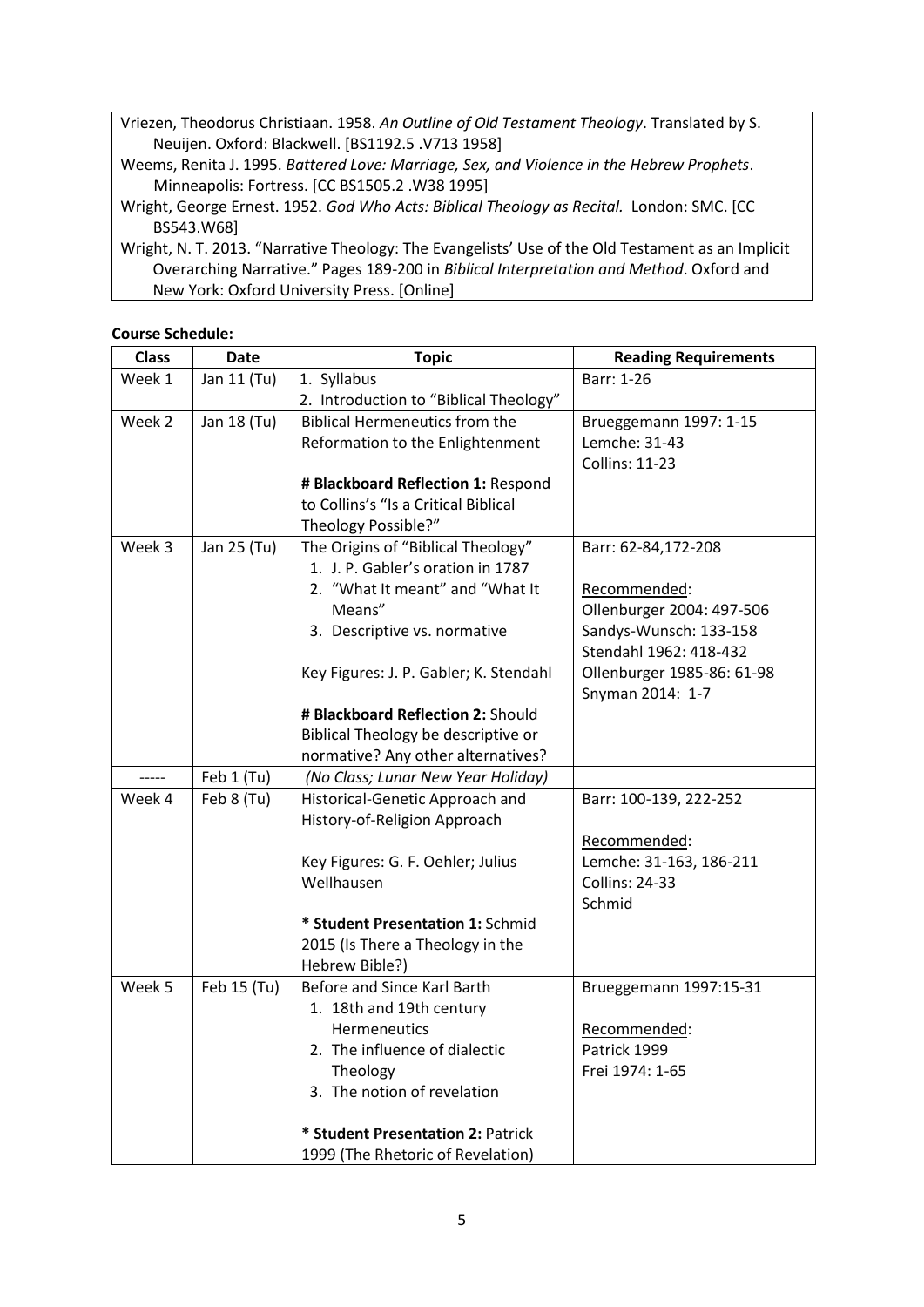| Week 6  | Feb 22 (Tu) | Issues: Theology and history;                                                   | Barr: 27-51, 330-344                  |
|---------|-------------|---------------------------------------------------------------------------------|---------------------------------------|
|         |             | systemization; the use of central                                               |                                       |
|         |             | theme as an organizing principle                                                | Recommended:                          |
|         |             |                                                                                 | Lemche: 165-254, 284-298              |
|         |             | Key Figures: Albrecht Alt, Martin                                               | Albrecht 1989a & 1989b                |
|         |             | Noth, William Foxwell Albright,                                                 |                                       |
|         |             | <b>Walther Eichrodt</b>                                                         |                                       |
|         |             | # Blackboard Reflection 3: What are                                             |                                       |
|         |             | the pros and cons of using a central                                            |                                       |
|         |             | theme as an organizing principle?                                               |                                       |
| Week 7  | Mar 1 (Tu)  | Issues: Theology, history, and story;                                           | Brueggemann 1997:31-42                |
|         |             | "Salvation History" as the topos of                                             | Lemche: 257-269, 299-312, 339-        |
|         |             | revelation                                                                      | 350,497-512                           |
|         |             |                                                                                 | Barr: 345-361                         |
|         |             | Key Figures: J. Chr. K. von Hofmann;                                            |                                       |
|         |             | Gerhard von Rad, G. Ernest Wright                                               | Recommended:                          |
|         |             |                                                                                 | Brueggemann 1997: 117-144             |
|         |             | # Blackboard Reflection 4: Critique<br>the presuppositions of the "salvation    | von Rad 1996; Preus; Peter;<br>Schüle |
|         |             | history" model to Biblical Theology.                                            |                                       |
| Week 8  | Mar 8 (Tu)  | Issues: The Unity of OT and NT;                                                 | Barr: 172-188, 253-265, 362-377       |
|         |             | Christianization of the OT; and                                                 | Lemche: 365-392                       |
|         |             | "Christotelic" interpretation of the OT                                         | Emmert                                |
|         |             |                                                                                 |                                       |
|         |             | Key Figures: Th. C. Vriezen, Tremper                                            |                                       |
|         |             | Longman III                                                                     |                                       |
| Week 9  | Mar 15 (Tu) | Canonical Approach to Biblical                                                  | Barr: 378-438, 563-580                |
|         |             | Theology; alternative methods                                                   | Lemche: 270-283. 327-338              |
|         |             |                                                                                 |                                       |
|         |             | Issues: Biblical Theology as a Christian<br>Enterprise? An Academic Discipline? | Recommended:<br>Barr: 266-311         |
|         |             |                                                                                 | Brueggemann 1997: 42-60, 89-          |
|         |             | Key Figures: B. S. Childs, Jon D.                                               | 98                                    |
|         |             | Levenson                                                                        | Levenson                              |
|         |             |                                                                                 | Ollenburger 2003: 617-628             |
|         |             | * Student Presentation 3: Muffs 2005                                            | Muffs; Mtshiselwa & Mokoena           |
|         |             | (Divine Personhood)                                                             |                                       |
| Week 10 | Mar 22 (Tu) | 1. Block/Book/Layer and Thematic                                                | Barr: 586-603                         |
|         |             | Approaches to Biblical Theology                                                 | Van Leeuwen; Mayes                    |
|         |             | 2. Biblical Theology and Process                                                | Gnuse 1997: 298-320                   |
|         |             | Theology                                                                        | <b>Gnuse 2002</b>                     |
|         |             | Key figure: Robert K. Gnuse                                                     | Recommended:                          |
|         |             |                                                                                 | Gorman; Smith-Christopher             |
|         |             | # Blackboard Reflection 5: How to                                               | O'Connor 2016: 301-313                |
|         |             | explain the existence of different or                                           |                                       |
|         |             | contradictory theologies in the Bible?                                          |                                       |
|         |             | * Student Presentation 4: Gorman                                                |                                       |
|         |             | (The Ideology of Ritual)                                                        |                                       |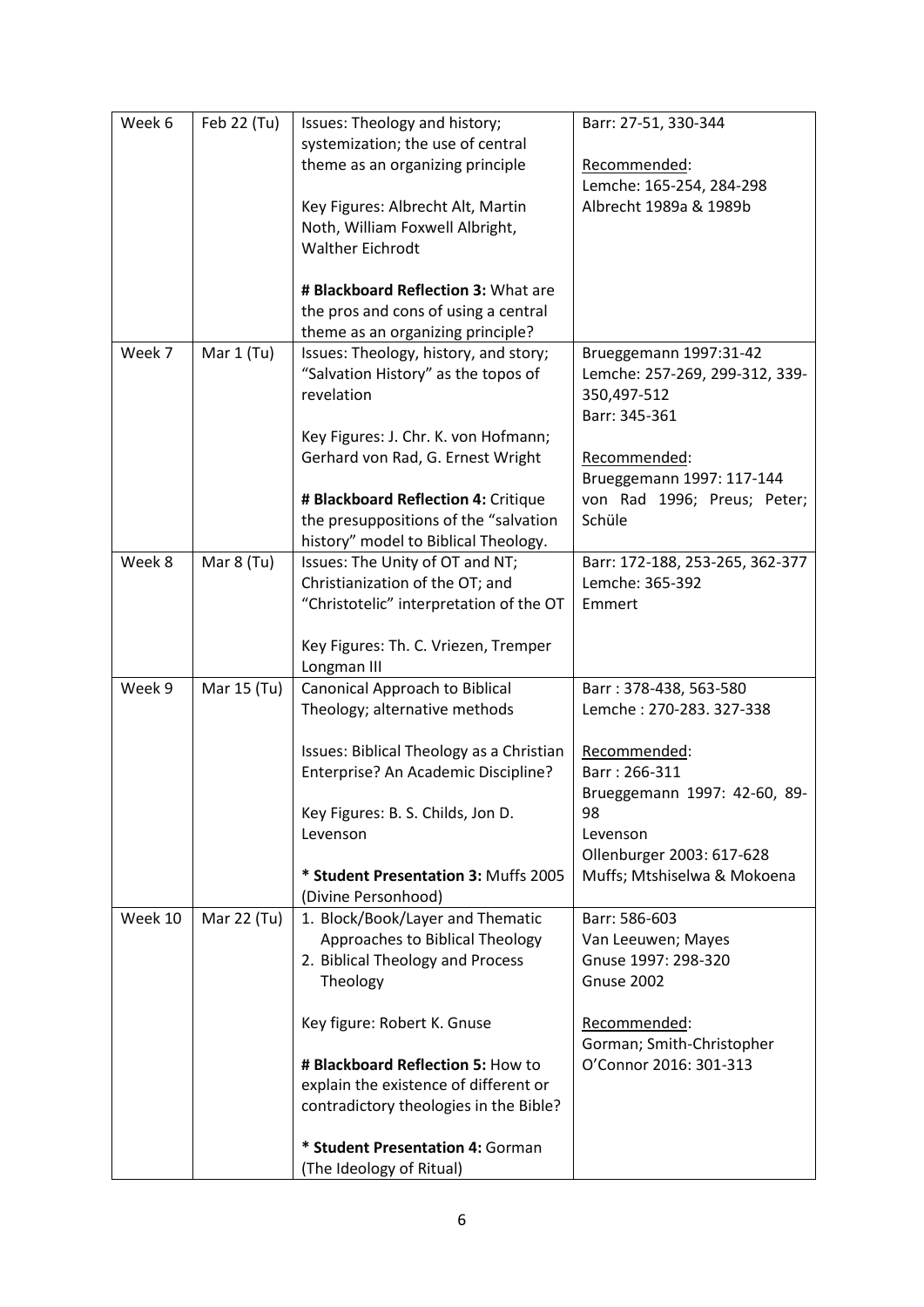|         |             | * Student Presentation 5: Smith-       |                                 |
|---------|-------------|----------------------------------------|---------------------------------|
|         |             | Christopher (The Theology of Exile)    |                                 |
| Week 11 | Mar 29 (Tu) | Doing Biblical Theology in a           | Brueggemann 1997: 61-89         |
|         |             | postmodern, pluralistic, and glocal    | Lemche: 351-364                 |
|         |             | contexts                               | Barr: 541-562, 586-607          |
|         |             | Key Figures: Walter Brueggemann;       | Recommended:                    |
|         |             | John Goldingay, David Brown            | Gerstenberger 2005a & 2005b     |
|         |             |                                        | Nelson; Goldingay               |
|         |             | * Student Presentation 6:              | Brueggemann 1997: 117-144,      |
|         |             | Brueggemann 1997 (Polyphony and        | 317-332, 407-412, 567-577, 707- |
|         |             | Cacophony)                             | 750                             |
|         | Apr 5 (Tu)  | (No Class; Ching Ming Festival)        | Perdue 2005 (chapter sampling)  |
|         |             |                                        |                                 |
|         |             | # Blackboard Reflection 6: Where Do    |                                 |
|         |             | I Enter and What Do I Bring?           |                                 |
| Week 12 | Apr 12 (Tu) | <b>Social Locations and Personal</b>   | Brueggemann 1997: 98-114        |
|         |             | Experience:                            | Brueggemann 2015                |
|         |             |                                        |                                 |
|         |             | * Student Presentation 7: Perdue       | Recommended:                    |
|         |             | 2005: chs.3-9 (Doing Biblical Theology | O'Connor                        |
|         |             | from the Margin)                       |                                 |
| Week 13 | Apr 19 (F)  | <b>Concluding Remarks</b>              | Recommended:                    |
|         |             |                                        | Kwok                            |
|         |             | * Student Presentation 8: Kwok         |                                 |
|         |             | (Reading the Bible in a Non-Biblical   |                                 |
|         |             | World)                                 |                                 |

#### **Contact Details for Teacher:**

| Lecturer:                   | Sonia Wong ( $\pm\text{f}$ ) | Office: | KKB 324                |  |  |  |
|-----------------------------|------------------------------|---------|------------------------|--|--|--|
| Tel:                        | 39435150                     | Email:  | sonia.wong@cuhk.edu.hk |  |  |  |
| Office Hour: By Appointment |                              |         |                        |  |  |  |

#### **Academic Honesty and Plagiarism:**

Attention is drawn to University policy and regulations on honesty in academic work, and to the disciplinary guidelines and procedures applicable to breaches of such policy and regulations. Details may be found at [http://www.cuhk.edu.hk/policy/academichonesty/.](http://www.cuhk.edu.hk/policy/academichonesty/)

With each assignment, students will be required to submit a signe[d declaration](file:///D:/Users/vikki_aqs/AppData/Local/Microsoft/Windows/Temporary%20Internet%20Files/Content.Outlook/Application%20Data/Microsoft/Academic%20Honesty/Eng%20htm%20files%20(2013-14)/p10.htm) that they are aware of these policies, regulations, guidelines and procedures. In the case of group projects, all students of the same group should be asked to sign the declaration, each of whom is responsible should there be any plagiarized contents in the group project, irrespective of whether he/she has signed the declaration and whether he/she has contributed directly or indirectly to the plagiarized contents.

For assignments in the form of a computer-generated document that is principally text-based and submitted via VeriGuide, the statement, in the form of a receipt, will be issued by the system upon students' uploading of the soft copy of the assignment. Assignments without the properly signed declaration will not be graded by teachers. Only the final version of the assignment should be submitted via VeriGuide.

The submission of a piece of work, or a part of a piece of work, for more than one purpose (e.g. to satisfy the requirements in two different courses) without declaration to this effect shall be regarded as having committed undeclared multiple submission. It is common and acceptable to reuse a turn of phrase or a sentence or two from one's own work; but wholesale reuse is problematic. In any case, agreement from the course teacher(s) concerned should be obtained prior to the submission of the piece of work.